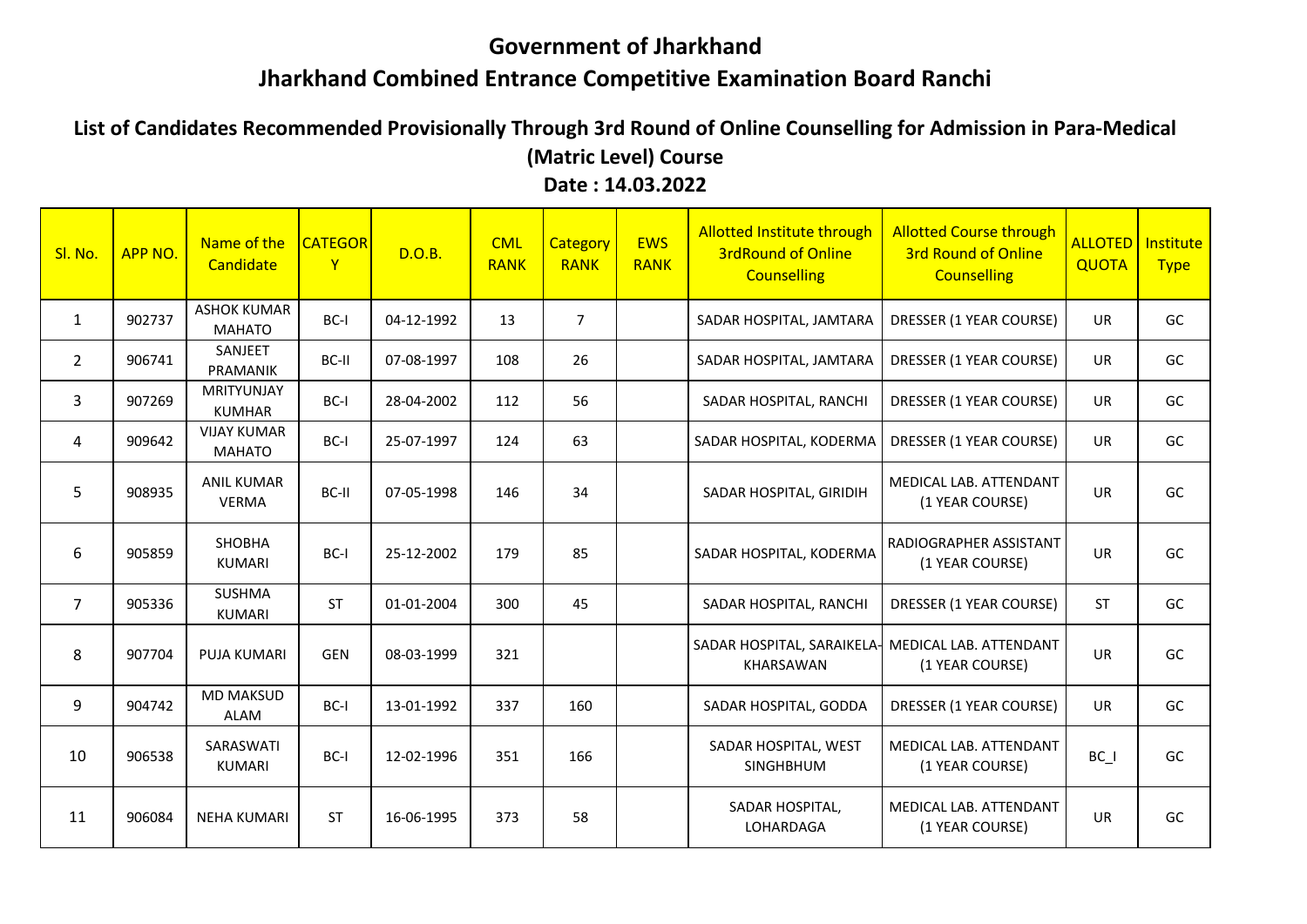| SI. No. | APP NO. | Name of the<br>Candidate                   | <b>CATEGOR</b><br>$\mathsf{Y}$ | D.O.B.     | <b>CML</b><br><b>RANK</b> | <b>Category</b><br><b>RANK</b> | <b>EWS</b><br><b>RANK</b> | <b>Allotted Institute through</b><br><b>3rdRound of Online</b><br><b>Counselling</b> | <b>Allotted Course through</b><br><b>3rd Round of Online</b><br><b>Counselling</b> | <b>ALLOTED</b><br>QUOTA | Institute<br><b>Type</b> |
|---------|---------|--------------------------------------------|--------------------------------|------------|---------------------------|--------------------------------|---------------------------|--------------------------------------------------------------------------------------|------------------------------------------------------------------------------------|-------------------------|--------------------------|
| 12      | 904566  | SANTOSH<br><b>KUMAR</b>                    | <b>GEN</b>                     | 15-07-1989 | 379                       |                                |                           | SADAR HOSPITAL, LATEHAR                                                              | MEDICAL LAB. ATTENDANT<br>(1 YEAR COURSE)                                          | <b>UR</b>               | GC                       |
| 13      | 903381  | <b>BABLU KUMAR</b><br><b>DAS</b>           | <b>SC</b>                      | 24-05-1993 | 387                       | 29                             |                           | SADAR HOSPITAL, GIRIDIH                                                              | DRESSER (1 YEAR COURSE)                                                            | <b>SC</b>               | GC                       |
| 14      | 900605  | AMARJEET<br><b>KUMAR</b>                   | BC-II                          | 02-10-2002 | 408                       | 75                             |                           | SADAR HOSPITAL, KODERMA                                                              | DRESSER (1 YEAR COURSE)                                                            | <b>UR</b>               | GC                       |
| 15      | 908970  | <b>JAGDISH</b><br>CHANDRA<br><b>MAHATO</b> | BC-I                           | 07-01-1995 | 415                       | 197                            |                           | SADAR HOSPITAL, SARAIKELA- RADIOGRAPHER ASSISTANT<br>KHARSAWAN                       | (1 YEAR COURSE)                                                                    | $BC_$                   | GC                       |
| 16      | 900045  | <b>SUDAM MAHTO</b>                         | BC-I                           | 05-01-1992 | 433                       | 204                            |                           | SADAR HOSPITAL, EAST<br>SINGHBHUM                                                    | DRESSER (1 YEAR COURSE)                                                            | <b>UR</b>               | GC                       |
| 17      | 902521  | <b>RAJESH KUMAR</b>                        | BC-I                           | 10-05-1995 | 440                       | 208                            |                           | SADAR HOSPITAL, RAMGARH                                                              | RADIOGRAPHER ASSISTANT<br>(1 YEAR COURSE)                                          | <b>UR</b>               | GC                       |
| 18      | 908408  | PAPPU KUMAR                                | BC-I                           | 01-01-2004 | 481                       | 228                            |                           | SADAR HOSPITAL, PALAMU                                                               | MEDICAL LAB. ATTENDANT<br>(1 YEAR COURSE)                                          | BC I                    | GC                       |
| 19      | 901368  | <b>VEENA KUMARI</b>                        | BC-I                           | 10-12-1993 | 500                       | 233                            |                           | SADAR HOSPITAL, BOKARO                                                               | RADIOGRAPHER ASSISTANT<br>(1 YEAR COURSE)                                          | <b>UR</b>               | GC                       |
| 20      | 903873  | <b>NIRANJAY</b><br>KARNDEO                 | ST                             | 15-10-1998 | 545                       | 98                             |                           | SADAR HOSPITAL, CHATRA                                                               | DRESSER (1 YEAR COURSE)                                                            | <b>ST</b>               | GC                       |
| 21      | 908301  | MD ISRAIL SAH                              | <b>GEN</b>                     | 15-03-1995 | 551                       |                                | 8                         | SADAR HOSPITAL, LATEHAR                                                              | DRESSER (1 YEAR COURSE)                                                            | <b>UR</b>               | GC                       |
| 22      | 901524  | PUJA KUMARI                                | BC-I                           | 04-02-1998 | 585                       | 271                            |                           | SADAR HOSPITAL, PAKUR                                                                | DRESSER (1 YEAR COURSE)                                                            | UR                      | GC                       |
| 23      | 904317  | <b>SRIKANT KUMAR</b><br><b>MAHATO</b>      | BC-I                           | 20-08-1996 | 592                       | 273                            |                           | SADAR HOSPITAL, WEST<br><b>SINGHBHUM</b>                                             | DRESSER (1 YEAR COURSE)                                                            | UR                      | GC                       |
| 24      | 906540  | <b>SUNITA</b><br><b>MAHATO</b>             | BC-I                           | 19-06-1986 | 600                       | 275                            |                           | SADAR HOSPITAL, EAST<br>SINGHBHUM                                                    | MEDICAL LAB. ATTENDANT<br>(1 YEAR COURSE)                                          | UR                      | GC                       |
| 25      | 907798  | <b>TARA EKKA</b>                           | ST                             | 20-06-1995 | 603                       | 112                            |                           | SADAR HOSPITAL, PALAMU                                                               | MEDICAL LAB. ATTENDANT<br>(1 YEAR COURSE)                                          | <b>ST</b>               | GC                       |
| 26      | 906206  | <b>BHOLA ORAON</b>                         | ST                             | 13-08-2001 | 635                       | 118                            |                           | SADAR HOSPITAL, SARAIKELA-<br>KHARSAWAN                                              | DRESSER (1 YEAR COURSE)                                                            | <b>ST</b>               | GC                       |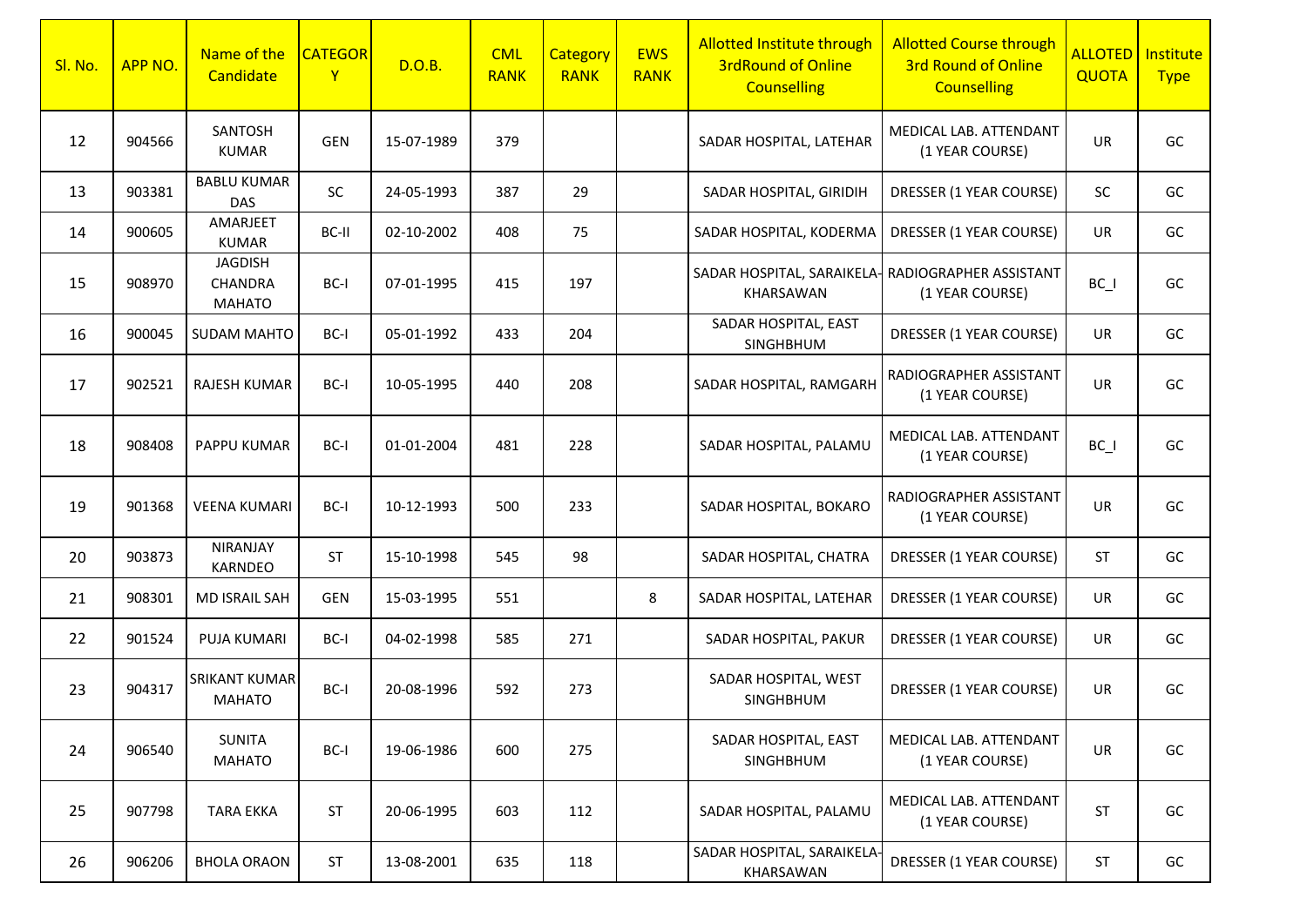| Sl. No. | APP NO. | Name of the<br>Candidate            | <b>CATEGOR</b><br>$\mathsf{Y}$ | D.O.B.     | <b>CML</b><br><b>RANK</b> | <b>Category</b><br><b>RANK</b> | <b>EWS</b><br><b>RANK</b> | Allotted Institute through<br><b>3rdRound of Online</b><br><b>Counselling</b> | <b>Allotted Course through</b><br><b>3rd Round of Online</b><br><b>Counselling</b> | <b>ALLOTED</b><br><b>QUOTA</b> | Institute<br><b>Type</b> |
|---------|---------|-------------------------------------|--------------------------------|------------|---------------------------|--------------------------------|---------------------------|-------------------------------------------------------------------------------|------------------------------------------------------------------------------------|--------------------------------|--------------------------|
| 27      | 903060  | SADAM HUSAIN                        | BC-I                           | 05-01-1997 | 637                       | 285                            |                           | SADAR HOSPITAL, GARHWA                                                        | MEDICAL LAB. ATTENDANT<br>(1 YEAR COURSE)                                          | $BC_$                          | GC                       |
| 28      | 904386  | <b>MELBINA HANS</b>                 | <b>ST</b>                      | 18-04-2001 | 703                       | 135                            |                           | SADAR HOSPITAL, GUMLA                                                         | RADIOGRAPHER ASSISTANT<br>(1 YEAR COURSE)                                          | <b>UR</b>                      | GC                       |
| 29      | 901844  | <b>NIRMALA</b><br><b>MURMU</b>      | <b>ST</b>                      | 05-05-2001 | 723                       | 142                            |                           | SADAR HOSPITAL, PAKUR                                                         | DRESSER (1 YEAR COURSE)                                                            | <b>ST</b>                      | GC                       |
| 30      | 907830  | <b>RITA KUMARI</b>                  | <b>SC</b>                      | 13-05-1986 | 745                       | 68                             |                           | MEKLIFE PARAMEDICAL<br>COLLEGE, BABA PATH,<br>HURHURU, HAZARIBAGH             | DRESSER (1 YEAR COURSE)                                                            | UR                             | PC                       |
| 31      | 902076  | <b>RINKEE KUMARI</b>                | BC-I                           | 03-04-1996 | 760                       | 326                            |                           | SADAR HOSPITAL, RAMGARH                                                       | RADIOGRAPHER ASSISTANT<br>(1 YEAR COURSE)                                          | $BC_$                          | GC                       |
| 32      | 908473  | <b>BABITA KUMARI</b>                | <b>ST</b>                      | 16-05-1995 | 764                       | 149                            |                           | SADAR HOSPITAL,<br>HAZARIBAGH                                                 | DRESSER (1 YEAR COURSE)                                                            | ST                             | GC                       |
| 33      | 907876  | PRITI KUMARI                        | BC-I                           | 30-06-2004 | 789                       | 339                            |                           | SADAR HOSPITAL, RANCHI                                                        | MEDICAL LAB. ATTENDANT<br>(1 YEAR COURSE)                                          | $BC_$                          | GC                       |
| 34      | 900326  | <b>JOHN SAMIR</b><br><b>MURMU</b>   | <b>ST</b>                      | 25-09-1994 | 793                       | 160                            |                           | SADAR HOSPITAL, DUMKA                                                         | RADIOGRAPHER ASSISTANT<br>(1 YEAR COURSE)                                          | UR                             | GC                       |
| 35      | 904895  | <b>ANTU LOHRA</b>                   | <b>ST</b>                      | 30-03-1983 | 820                       | 170                            |                           | SADAR HOSPITAL, SIMDEGA                                                       | DRESSER (1 YEAR COURSE)                                                            | <b>UR</b>                      | GC                       |
| 36      | 909007  | <b>VIVEK KUMAR</b><br><b>MAHATO</b> | BC-I                           | 10-06-1989 | 826                       | 349                            |                           | SADAR HOSPITAL, JAMTARA                                                       | MEDICAL LAB. ATTENDANT<br>(1 YEAR COURSE)                                          | $BC_$                          | GC                       |
| 37      | 901209  | RAJU RANJAN<br>SAHU                 | BC-I                           | 26-12-2001 | 842                       | 359                            |                           | SADAR HOSPITAL, KHUNTI                                                        | RADIOGRAPHER ASSISTANT<br>(1 YEAR COURSE)                                          | $BC_$                          | GC                       |
| 38      | 900335  | <b>RAJIV RANJAN</b><br><b>KUMAR</b> | BC-I                           | 03-12-1998 | 846                       | 362                            |                           | SADAR HOSPITAL, LATEHAR                                                       | DRESSER (1 YEAR COURSE)                                                            | $BC_$                          | GC                       |
| 39      | 906080  | ANAND KUMAR<br>PATHAK               | <b>GEN</b>                     | 27-12-1996 | 853                       |                                | 15                        | SADAR HOSPITAL, GARHWA                                                        | DRESSER (1 YEAR COURSE)                                                            | UR                             | GC                       |
| 40      | 908565  | ANCHAL<br>KUMARI                    | BC-II                          | 23-05-2001 | 866                       | 151                            |                           | SADAR HOSPITAL, LATEHAR                                                       | RADIOGRAPHER ASSISTANT<br>(1 YEAR COURSE)                                          | UR                             | GC                       |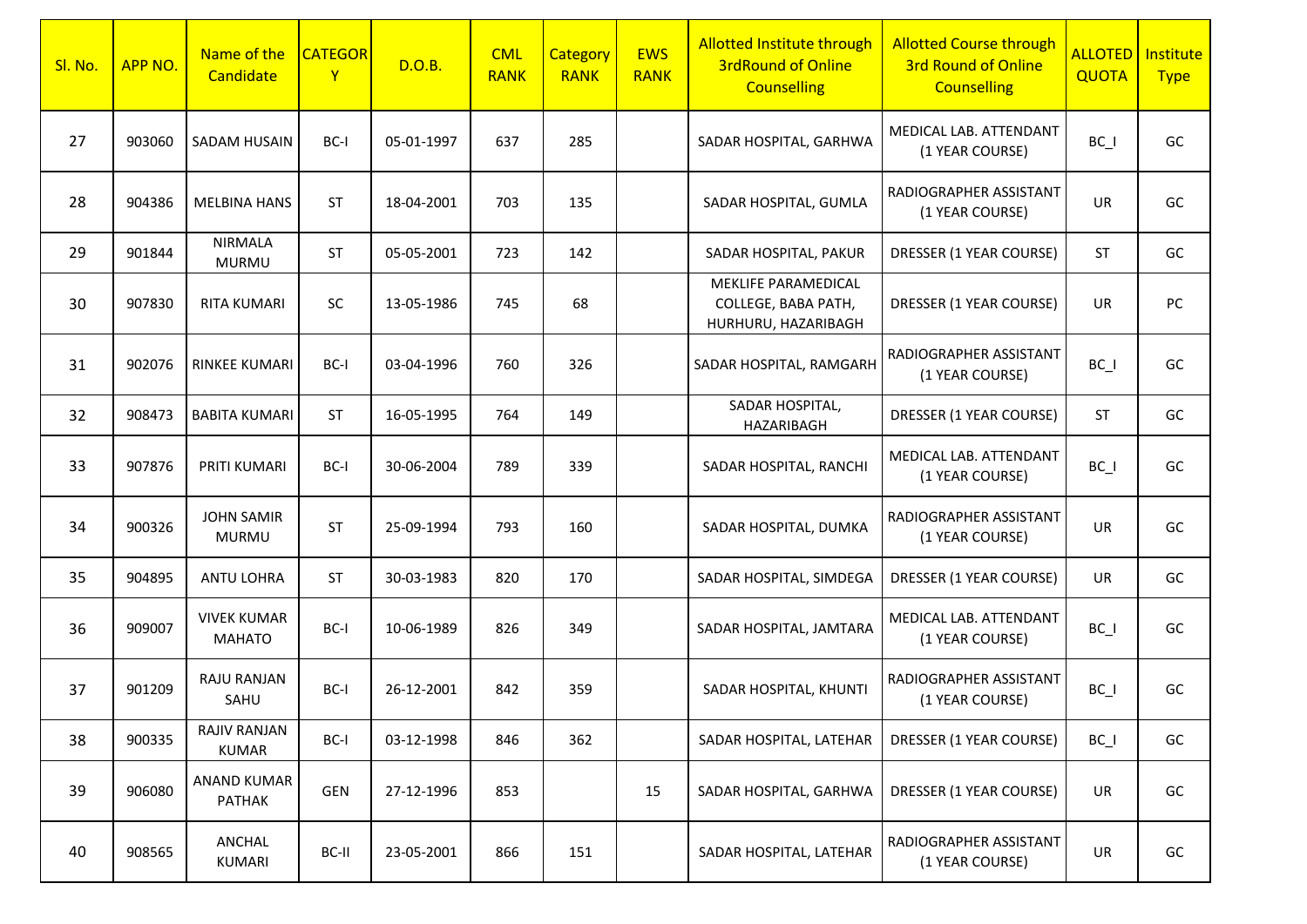| Sl. No. | APP NO. | Name of the<br>Candidate             | <b>CATEGOR</b><br>$\mathsf{Y}$ | D.O.B.     | <b>CML</b><br><b>RANK</b> | <b>Category</b><br><b>RANK</b> | <b>EWS</b><br><b>RANK</b> | <b>Allotted Institute through</b><br><b>3rdRound of Online</b><br><b>Counselling</b> | <b>Allotted Course through</b><br><b>3rd Round of Online</b><br><b>Counselling</b> | <b>ALLOTED</b><br>QUOTA | Institute<br><b>Type</b> |
|---------|---------|--------------------------------------|--------------------------------|------------|---------------------------|--------------------------------|---------------------------|--------------------------------------------------------------------------------------|------------------------------------------------------------------------------------|-------------------------|--------------------------|
| 41      | 902014  | <b>ELSI KISKU</b>                    | <b>ST</b>                      | 11-11-1998 | 873                       | 174                            |                           | SADAR HOSPITAL, PAKUR                                                                | MEDICAL LAB. ATTENDANT<br>(1 YEAR COURSE)                                          | <b>UR</b>               | GC                       |
| 42      | 902315  | <b>CHANDA</b><br><b>KUMARI</b>       | BC-I                           | 25-01-1998 | 891                       | 385                            |                           | SADAR HOSPITAL, SAHIBGUNJ                                                            | MEDICAL LAB. ATTENDANT<br>(1 YEAR COURSE)                                          | <b>UR</b>               | GC                       |
| 43      | 906041  | <b>SONU KUMAR</b><br><b>DAS</b>      | SC                             | 07-02-2000 | 903                       | 87                             |                           | SADAR HOSPITAL, GODDA                                                                | DRESSER (1 YEAR COURSE)                                                            | SC                      | GC                       |
| 44      | 901219  | <b>UPENDRA SAHU</b>                  | BC-I                           | 20-01-1994 | 912                       | 390                            |                           | SADAR HOSPITAL, PALAMU                                                               | RADIOGRAPHER ASSISTANT<br>(1 YEAR COURSE)                                          | UR                      | GC                       |
| 45      | 906319  | DHARMENDRA<br><b>KUMAR PANDIT</b>    | BC-I                           | 20-12-1990 | 924                       | 394                            |                           | SADAR HOSPITAL, DEOGHAR                                                              | RADIOGRAPHER ASSISTANT<br>(1 YEAR COURSE)                                          | <b>UR</b>               | GC                       |
| 46      | 900478  | <b>SUMAN KUMARI</b>                  | <b>ST</b>                      | 13-04-2002 | 940                       | 193                            |                           | SADAR HOSPITAL, WEST<br>SINGHBHUM                                                    | DRESSER (1 YEAR COURSE)                                                            | <b>ST</b>               | GC                       |
| 47      | 906672  | <b>MENKA</b><br><b>KHALKHO</b>       | <b>ST</b>                      | 09-05-1998 | 947                       | 197                            |                           | SADAR HOSPITAL, BOKARO                                                               | MEDICAL LAB. ATTENDANT<br>(1 YEAR COURSE)                                          | <b>ST</b>               | GC                       |
| 48      | 909680  | <b>RAJA KUMAR</b>                    | BC-I                           | 01-01-2001 | 964                       | 407                            |                           | SADAR HOSPITAL, GIRIDIH                                                              | RADIOGRAPHER ASSISTANT<br>(1 YEAR COURSE)                                          | <b>UR</b>               | GC                       |
| 49      | 904290  | <b>TITHI MONDAL</b>                  | BC-II                          | 27-01-2006 | 972                       | 163                            |                           | SADAR HOSPITAL, JAMTARA                                                              | RADIOGRAPHER ASSISTANT<br>(1 YEAR COURSE)                                          | <b>UR</b>               | GC                       |
| 50      | 909955  | <b>MEERA KUMARI</b>                  | BC-I                           | 10-05-2002 | 981                       | 415                            |                           | SADAR HOSPITAL, BOKARO                                                               | RADIOGRAPHER ASSISTANT<br>(1 YEAR COURSE)                                          | $BC_$                   | GC                       |
| 51      | 901661  | <b>NEHA KUMARI</b>                   | SC                             | 06-02-2004 | 999                       | 105                            |                           | SADAR HOSPITAL, BOKARO                                                               | DRESSER (1 YEAR COURSE)                                                            | SC                      | GC                       |
| 52      | 909715  | SANDIP KUMAR<br>SAHU                 | BC-I                           | 14-02-1996 | 1005                      | 428                            |                           | SADAR HOSPITAL, SIMDEGA                                                              | DRESSER (1 YEAR COURSE)                                                            | $BC_$                   | GC                       |
| 53      | 909697  | <b>MITHILESH</b><br><b>KUMAR RAM</b> | SC                             | 20-12-1992 | 1016                      | 110                            |                           | SADAR HOSPITAL, LATEHAR                                                              | DRESSER (1 YEAR COURSE)                                                            | <b>SC</b>               | GC                       |
| 54      | 903543  | SANAUL ANSARI                        | BC-I                           | 07-11-1995 | 1042                      | 445                            |                           | SADAR HOSPITAL, SAHIBGUNJ                                                            | DRESSER (1 YEAR COURSE)                                                            | $BC_$                   | GC                       |
| 55      | 908494  | <b>AMRITA KUMARI</b>                 | ST                             | 16-07-1999 | 1045                      | 217                            |                           | SADAR HOSPITAL, GARHWA                                                               | MEDICAL LAB. ATTENDANT<br>(1 YEAR COURSE)                                          | <b>ST</b>               | GC                       |